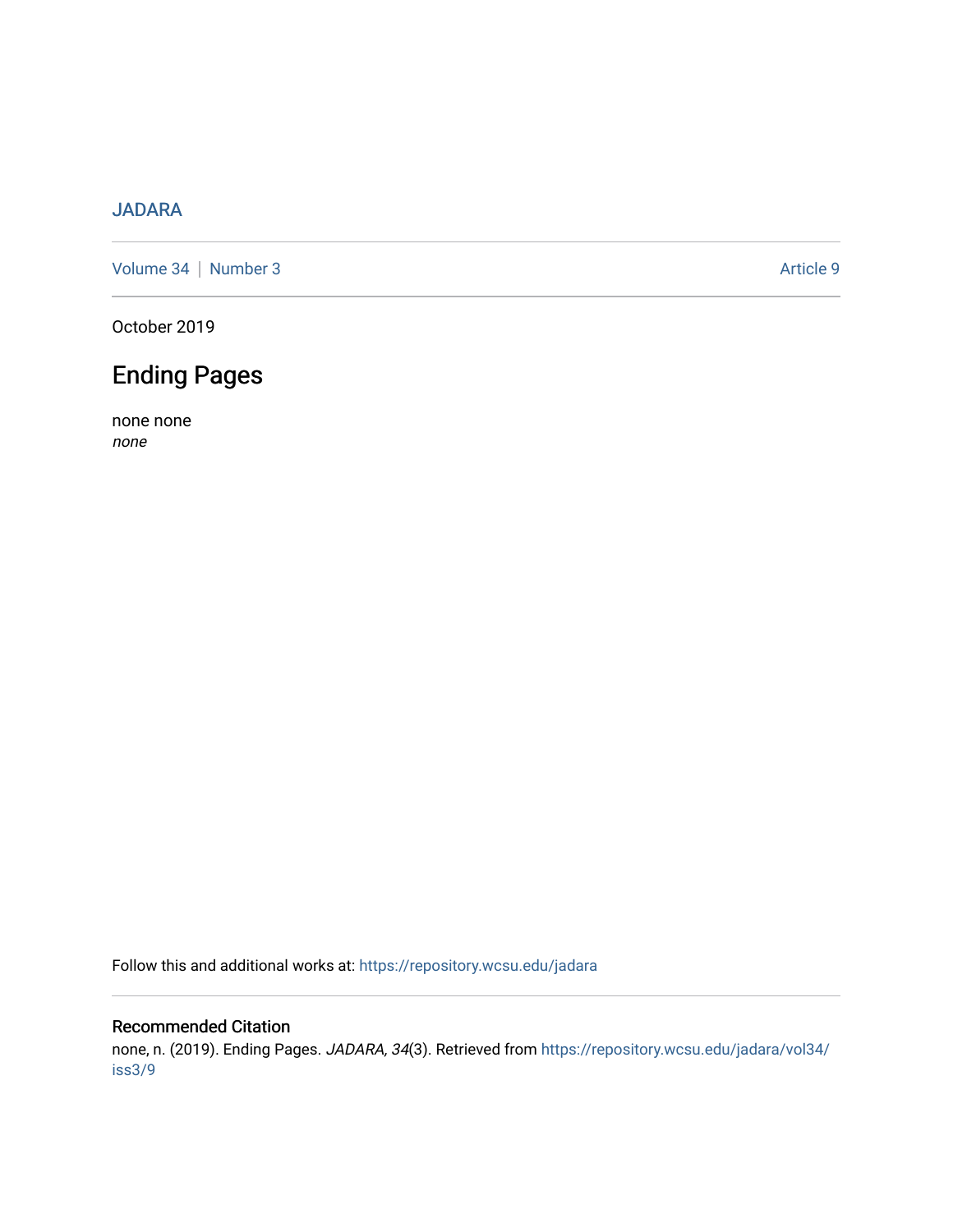

A multi-disciplinary approach: Sharing what we know to get where we want to go. The conference will focus on increasing our understanding of approaches used by allied fields related to rehabilitation, mental health, psychology, counseling, substance abuse, post-secondary education, program administration, interpreting, and many others including parents and laypersons who have an interest in the Deaf, Hard of Hearing, Late Deafened, and Deaf-Blind Communities.

The NJ Chapter is thrilled to be your hosts. Grab this opportunity to see what our region has to offer! Experience learning and laughter right in Lady Liberty's backyard. Picture yourself chatting with colleagues as you cruise around Ellis Island. Network as you walk down Broadway or stroll through the Museum of Modern Art. Shop at our world famous Secaucus Outlets. Just moments away from Liberty Science Center. Add time to your trip and enjoy the getaway you deserve!

For More Information Contact:

Wjhdfmtrsw@aol.com CINDI727@aol.com

Wendy Heines **Cindi Sternfeld**